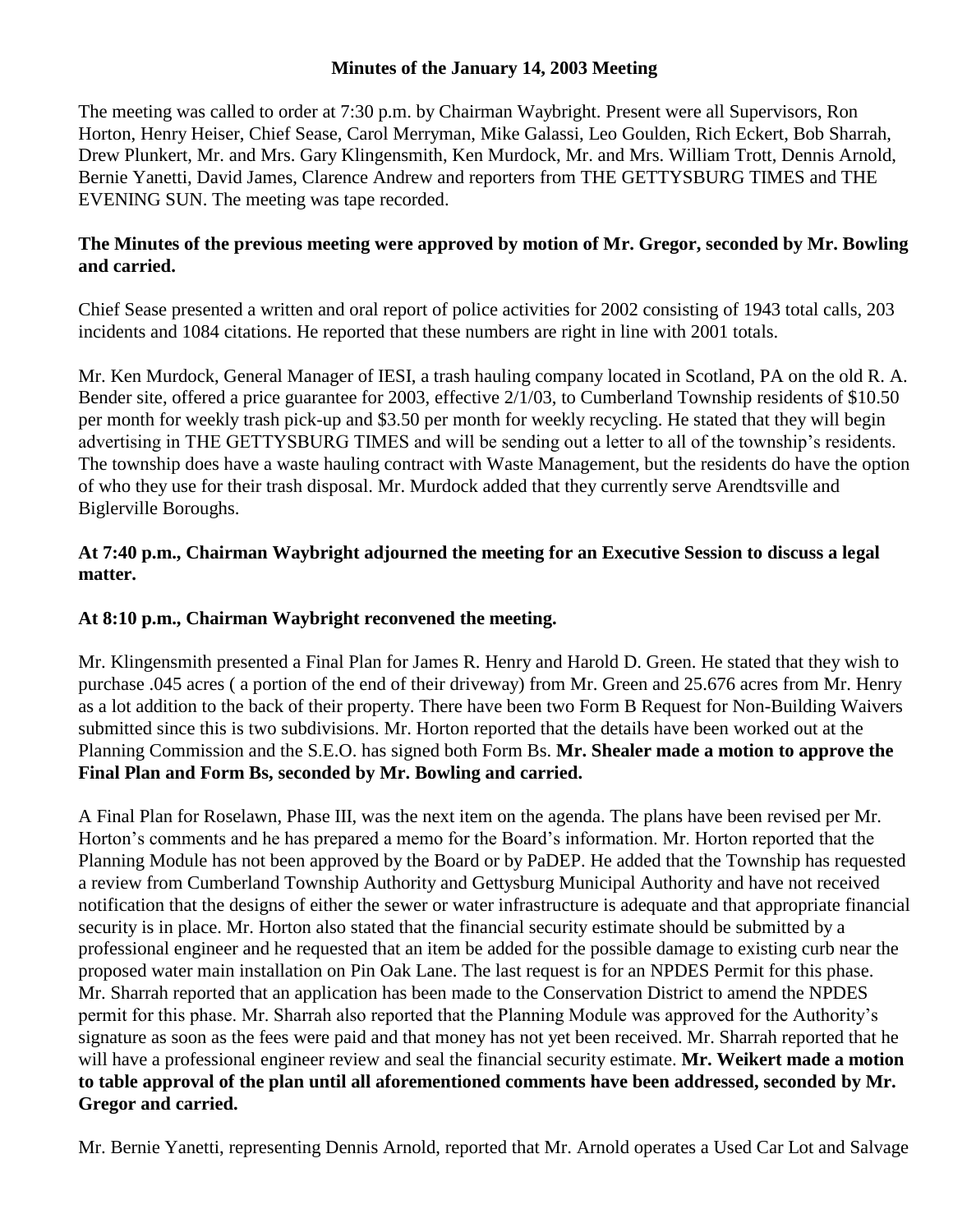Yard at 1661 Chambersburg Road and he has been licensed to operate these businesses since 1982 (copies of current licenses provided.) He stated that Mr. Arnold requested a letter from the township stating that the use is n compliance with the township's ordinances because he wishes to rent it to Koffman Auto Sales and the letter is needed for his state licensing. Mr. Heiser stated that this is an issue for the Zoning Officer, but he was unavailable at the time of the request. Mr. Bower is now available and was present at the meeting. Mr. Bower stated that the question is whether Mr. Arnold's business was there, and has continued in operation, prior to the adoption of the Zoning Ordinance, giving him Non-Conforming status. Mr. Arnold stated that the used car lot has been continuously in business since 1982 with no break. Mr. Bowling confirmed that he believed Mr. Arnold, and his father before him, operated that business prior to the adoption of the Zoning Ordinance. **Mr. Weikert made a motion to authorize Mr. Bower to provide the letter to Mr. Arnold as requested, seconded by Mr. Shealer and carried.**

Mr. William Trott reported that he obtained a building permit for an addition to his son's house. When Mr. Bower was called to inspect the addition for the Certificate of Occupancy, he stated that a certificate could not be issued because it appeared that the addition was a separate dwelling with its own kitchen. Mr. Trott stated that it is only an addition that is attached by a breeze-way. Mr. Gregor asked and the Trotts verified that all of the utilities are shared and everything is in Mr. Trott's son's name. The Board expressed a concern about the additional sewage. Mr. Trott stated that there is no additional sewage because they have been living in their son's house. Mr. Horton stated that he has concerns about the septic system and he will be monitoring the site. Mr. Horton suggested that Mr. Trott ask the Board for a waiver to the requirement for a land development plan since that is what would have been required for the second dwelling. Chairman Waybright suggested that the building permit application be revised to include the number of bathrooms and number of bedrooms. Mr. Horton suggested that a restriction be placed on the Certificate of Occupancy limiting the dwelling to six occupants. The Trotts agreed that this will not be a hardship on them. Mr. Trott requested the waiver from the Board. **Mr. Weikert made a motion to grant Mr. Trott's request for a waiver to the requirement for a land development plan and a Certificate of Occupancy be issued with a notation that the dwelling is limited to six occupants, seconded by Mr. Shealer and carried.**

Mr. David James stated that he was present for the Special Event Permit application for the 140<sup>th</sup> Re-enactment to be held on the Redding Farm. He reported that the event has been granted Conditional Use approval by the Board. Mr. Gregor verified that a complete application has been received and it has. Mr. Bower has reviewed the application for completeness. **Mr. Weikert made a motion to approve the Special Event Permit for the 140th Reenactment, seconded by Mr. Shealer and carried.**

**Mr. Shealer made a motion, seconded by Mr. Weikert and carried to adopt the following Resolution:** 

#### **RESOLUTION 03-03**

## **A RESOLUTION ESTABLISHING COMPENSATION FOR MEMBERS OF THE TOWNSHIP'S PLANNING COMMISSION OF \$50.00 PER MEETING, PROVIDING THEY ARE IN ATTENDANCE**

**Mr. Weikert made a motion, seconded by Mr. Shealer and carried to adopt the following Resolution:**

#### **RESOLUTION 03-04**

#### **A RESOLUTION AMENDING GUIDELINES FOR REIMBURSEMENT OF TRAVEL EXPENSES**

**Mr. Weikert made a motion, seconded by Mr. Shealer and carried to exonerate J.P. Harris for 2 Per Capita taxes in the amount of \$121.00.**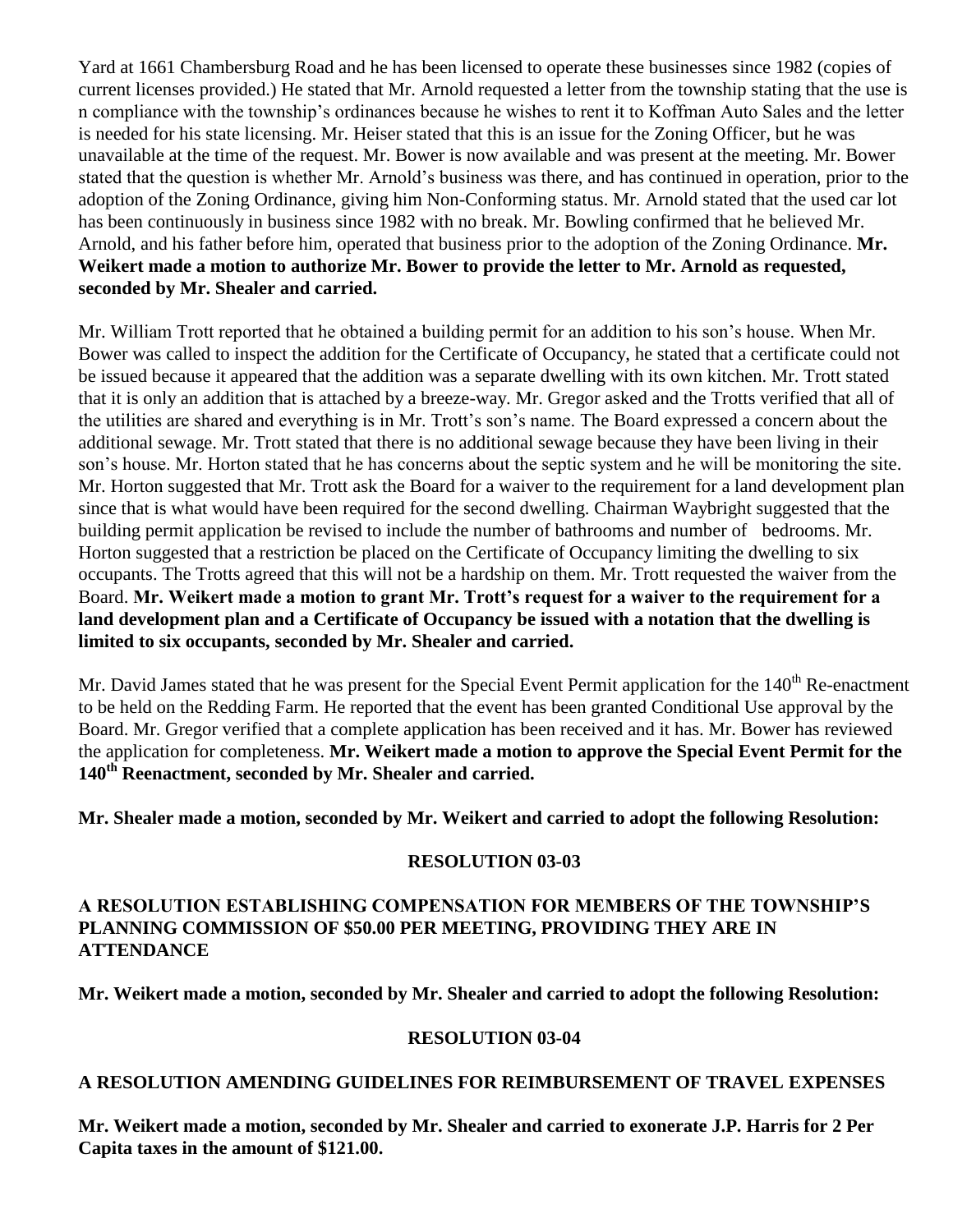Chairman Waybright reported that the next item on the agenda is a Sewage Facilities Planning Module for Cannon Ridge, Phase I, which consists of 18 units. The entire project is approximately 86 units and is located on Herr's Ridge Road. Cumberland Township Authority has signed the module and it has been reviewed by the County and Township Planning Commissions. It was noted that the Planning Commissions had concerns related to the overall sewer planning needs of the entire subdivision plan. Mr. Goulden also questioned how the stormwater is going to be addressed. Mr. Horton assured him that they will have to comply with the Township's ordinances. Mr. Horton stated that the Planning Module satisfies the Township's Act 537 Plan and public is the proper way for sewer to be addressed at this location. **Mr. Weikert made a motion to approve the Planning Module for Cannon Ridge, Phase I, seconded by Mr. Gregor and carried.** 

Mr. Sharrah asked about the status of the Cannon Ridge Plan. He reported that there has been correspondence between S & A's attorney and Mr. Heiser regarding the denial of the plan. Mr. Weikert stated that it is Mr. Heiser's opinion that the plan should be reinstated with conditions and a new ninety-day time clock start. Mr. Horton stated that he feels that  $S \& A$  Homes needs to make a written request to the Township that their plan be reinstated. This request then needs to be placed on the agendas of the Planning Commission and Supervisors for action. Mr. Weikert stated that he felt that the plan would go back to the Planning Commission after it is reinstated. Mr. Horton stated again that the Planning Commission should have input on the reinstatement of the plan. Mr. Weikert stated that the Supervisors have already agreed that the plan will be reinstated. The Board agreed that a letter needs to come from S & A Homes requesting that the Cannon Ridge Subdivision Plan be reinstated and the plan will move forward from there.

Mr. Horton gave an update on the status of the Belmont Road Bridge. He stated that information is being circulated through the Supervisors' mailboxes regarding the County's request to the PUC for a two-year extension for them to have the bridge replaced. Mr. Horton expressed concerns because the bridge is still not on the County's Transportation Plan, and even if it gets on this year, he is not sure that the bridge can be built by the end of 2004. He reported that the weight limit has been reduced from 8 tons to 3 tons, but with further deterioration occurring, it may be necessary to close the bridge. Mr. Shealer added that the 2001 bridge inspection listed the condition of the bridge as "critical". **Mr. Weikert made a motion to request an interim inspection on April 1, 2003 and if there is further deterioration, make a decision at that time about closing the bridge, seconded by Mr. Shealer and carried.** Mr. Bowling questioned if it is the Township's responsibility to close the bridge or the County's. Mr. Shealer stated that the Township could close the road.

The Manager/Engineer's report was reviewed. Mr. Weikert asked if Palace Drive's road surface is going to be repaired this spring. Mr. Shealer stated that it was to have been done when they poly patched, but it got overlooked. The township will do it themselves this spring. Mr. Horton reported that PennDOT will be doing some timing changes to the traffic light at Herr's Ridge Road and Route 30 to address safety concerns on Thursday, January 23, 2003. The green light on Route 30 heading east will probably be lengthened to help prevent cars from coming over the hill and finding stopped traffic.

The Zoning Officer's report was reviewed.

The Assistant Secretary's report was reviewed. Mrs. Merryman also gave the Supervisors a quote from Bergdale Insurance Agency, Inc. for 1.5 million dollar bonds as requested at the Organizational Meeting. Mrs. Merryman and Mr. Gregor are currently bonded for 1 million and Mr. Horton is bonded for 2 million. The price for everyone to be bonded for 1.5 million is \$3,243.00 and we currently pay \$2,988.00. **Mr. Weikert made a motion to adjust the amount of the bonds to \$1.5 million, seconded by Mr. Gregor and carried.**  Mrs. Merryman also presented the Actual Use of State Funds report for signatures. Mrs. Merryman also requested the Board's approval to pay the bill from McCormick, Taylor & Associates for the Zoning Update, in the amount of \$19, 653.69. There had been a question about the bill because the original contract for this work was \$20,000.00 and they have gone over by \$13,000.00. Mr. Gregor stated that he has reviewed the bill and the